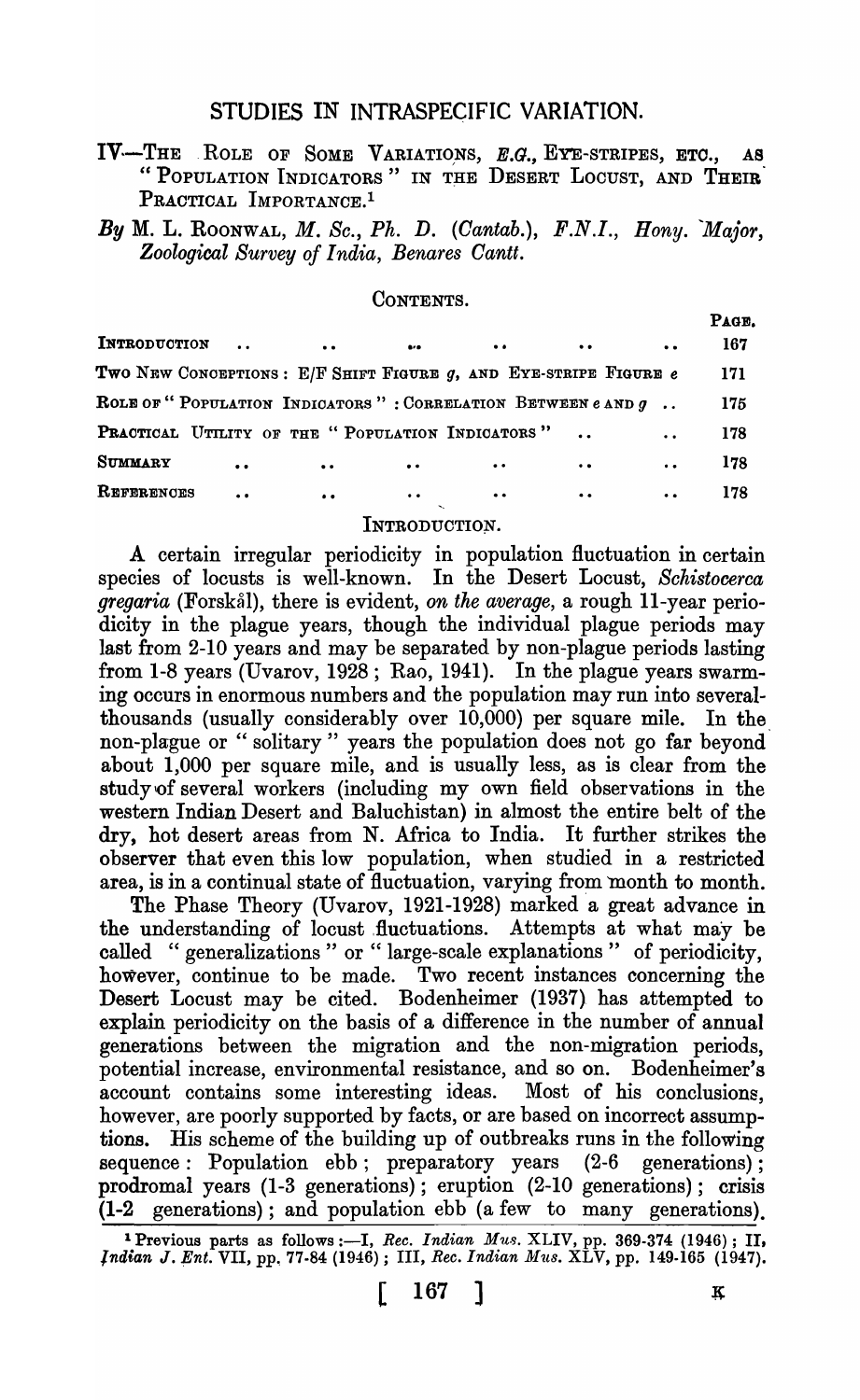The precise meanings of the terms "preparatory", "prodromal", " eruption" and " crisis" are left unexplained. But even if we give an approximate meaning to them, field experience shows such differentiation to be devoid of any signifioance. All that can be distinguished are the plague years (usually showing a peak) with high population, and the non-plague years with a low but fluctuating population. The number of generations assigned by Bodenheimer to each period has no basis in fact. Regarding the inaccuracy of the other assumptions on which Bodenheimer proceeds, three examples will suffice. Firstly, he writes that all the species of locusts, such as those of the genera *Schistocerca, Locusta, Oalliptamus* and *Dociostaurus,*  which migrate extensively are able to develop more than one annual generation in their gregarious phase, while the solitary phase has only one generation. So far as *Schistocerca gregaria* is concerned, we know that *both* the *solitaria* and *gregaria* phases have 2-3 annual generations. Secondly, Bodenheimer considers the "Sudano-Deccanian" region  $($ extending from Sudan in N. Africa to the Deccan in India) as the permanent home of the Desert Locust. We know difinitely that the Deccan is not the permanent home-the locusts reaching the Deccan only in very exceptional swarming years and neyer breeding there (Rao, 1945). Thirdly, his statement that the mortality of adults during the so-called imaginal diapause is certainly very great cannot be substantiated. There is no diapause in any stage in the Desert Locust; only, during the cold months, as compared to the summer months, development is very much slowed down and the life-duration prolonged. Nor is there any evidence in support of his assertion that the mortality is greater in the winter than in summer months.

The second instance of a "large-scale explanation" is the interesting attempt of Rao (1938) to correlate Desert Locust periodicity with the sun-spot cycles in India. Rao conoluded that a negative correlation subsists between locust cycles and sun-spot numbers. An examination of his numerical data and graph, however, shows that, as in so many previous attempts on locusts and other animals, the supposed correlation is so. approximate and breaks down at so many points that the few points where the correlation does occur would seem to be fortuitous rather than real.

These two instances demonstrate the great limitations of such largescale explanations. The more fruitful, though tedious, procedure then is to make a close study of population dynamics, character by character, from samples obtained periodically in the field. This procedure resolves itself into two methods of approach: (i) *Direct counting*: This involves the periodic counting of actual numbers in a given area. For the Desert I,ocust, this has been done during approximately the last 15 years in India and Africa by several workers. To start with, it is the only sure method. (ii) *Indirect assessment*: In locusts the morphological and other characters change with population density. So that, if the changes in these characters can first satisfactorily be correlated with actual population figures obtained by the first procedure, they can then be employed as "*population indicators*", thus obviating the necessity of direct counting. The value of the second procedure depends entirely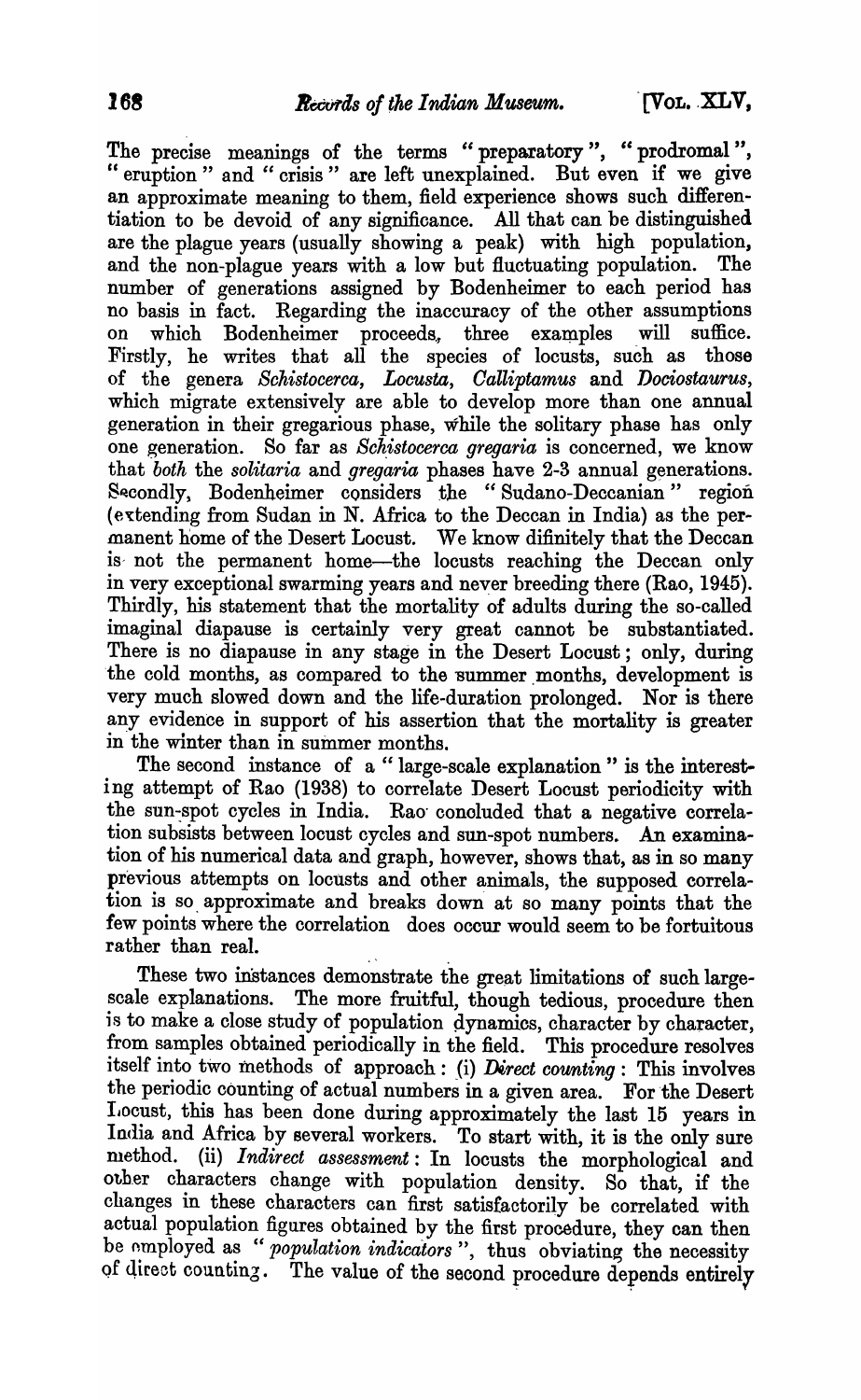on the ease and accuracy of determination of the population indicators. In the present account the value of some of the indicators in the study of Desert Locust populations is discussed.

Biometrial ratios, especially *ElF* (elytron-Iength/hind-femur-Iength), have for many years been the stand-by for population studies of locusts, and the accumulated evidence from several species of locusts tended to show that  $E/F$  is quite a sensitive guide to phase. Recently, however, Kennedy (1939, pp. 400-405), from a study of Desert Locust population in an 'outbreak centre on the Sudanese coast of the Red Sea, found that the  $E/F$  ratio alone is not a safe guide. He concluded as follows (p.  $404$ : "Thus it seems that the  $E/\overline{F}$  ratio and other biometric features are unsafe criteria of phase unless account be taken of the stage of given individuals in the whole cycle of outbreak and non-outbreak years, covering many generations. A population which appears a fully gregarious swarm may be biometrically *solitary* if it comes among the early swarms of an outbreak and *vice versa*, apparently solitary locusts may be biometrically 'gregarious' if they appear at the end of an outbreak period." It, therefore, becomes necessary to seek also the aid of other characters besides the biometrical ratios for the study of phase and population dynamics.



TEXT-FIG. 1.-Compound eyes of the Desert Locust, *Schistocerca gregaria* (Forskål). x about 10. Anterior margin of eye is on the right. *(a)*, in phase *gregaria* (6-striped). (b) and  $(c)$ , phase *solitaria*,  $\tilde{6}$ - and  $\tilde{7}$ -striped respectively.  $[(b)$  and  $(c)$  after Roonwal, 1936.]

d., dorsal pigment spot of eye; *is.*, interstripe;  $s^1$ ., first or most posterior stripe; 8<sup>6</sup>., 8<sup>7</sup>., sixth and seventh stripes respectively.

Some years ago, I reported (Roonwal, 1936) on another character, *viz.,* the presence of a variable number of eye-stripes (usually 6 and 7) (Text~fig. *Ib, c)* in a *solitaria* population of the Desert Locust, which has proved to be of considerable importance in population study, *vide*  Rao (1937, p. 41). Further work followed rapidly and the development of the eye-stripes was studied first by Roonwal (1937, 1947) and later by others (Volkonsky, 1938; Mukerji and Batra, 1938). It was found that a vertical stripe first develops in the first stage hopper, and subsequently, one stripe (rarely two or none) is usually added at each moult. In the course of my later work, it was found that the eye-pigment in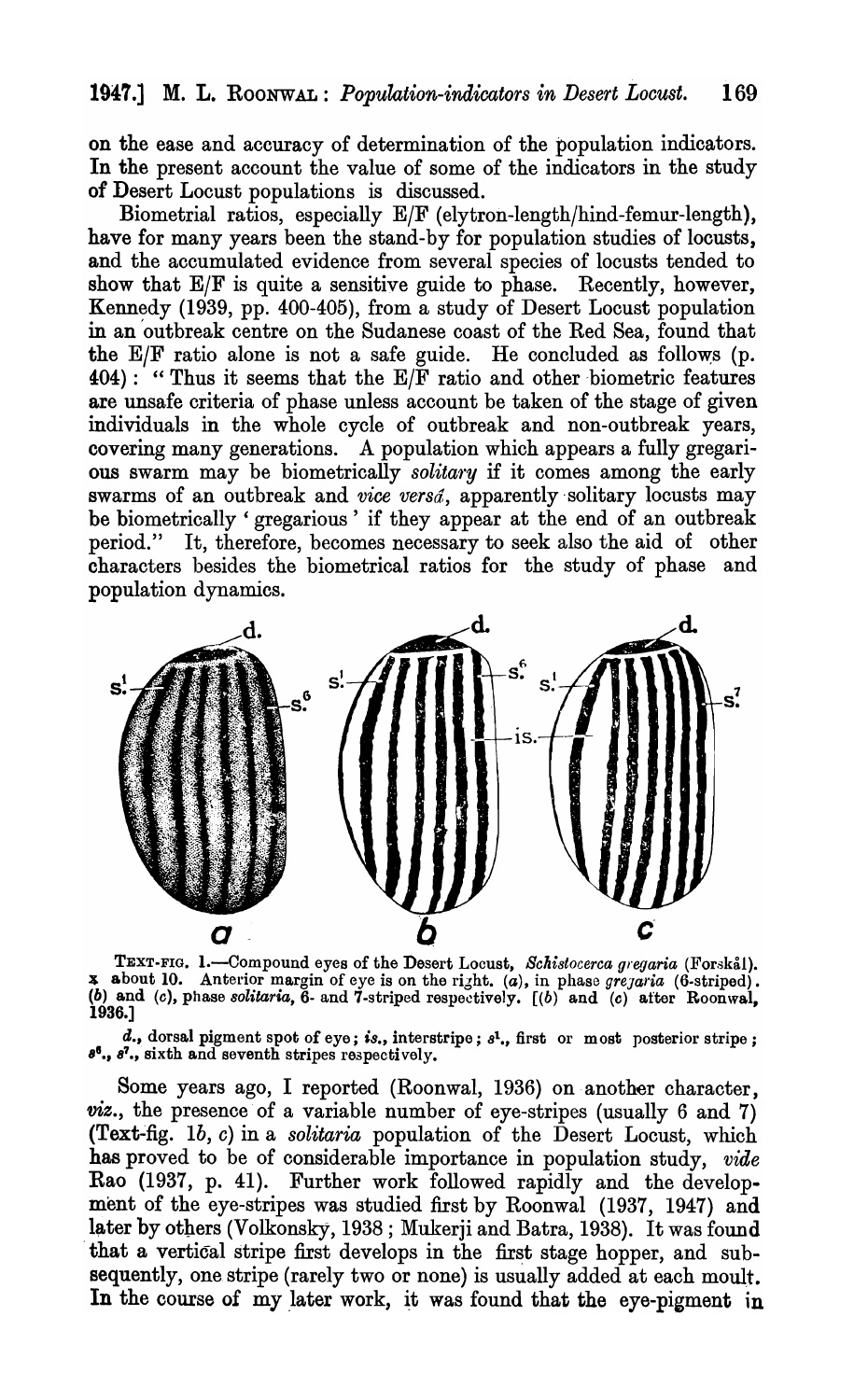the Desert Locust first appears in the embryo shortly before blastokinesis as a faint orange-red pigment at the posterior border of the compound eyes, and soon turns brownish.<sup>2</sup> The same thing had been noticed earlier (Roonwal, 1936a, p. 415) in the African Migratory Locust, Locusta migratoria migratorioides (R. & F.), in which, however, the eyes are unstriped. It was also shown (Rao, 1937; Rao & Gupta, 1939; Roonwal, 1941) that *gregaria* individuals of the Desert Locust from swarms always have 6-striped eyes<sup>3</sup> (Text-fig. 1a).

From a comparative study of eye-stripes in solitaria and gregaria populations over a number of years, three tentative hypotheses were advanced (Roonwal, 1945) for the determination of population fluctuation. The First Hypothesis is as follows: "If in a sufficiently large sample of a solitaria population the proportion of the 6-eye-striped individuals (in relation to 7-striped ones) rises above about 80 per cent (maximum figure; average 70.4 per cent) and tends towards 100 per cent, that population is rapidly on its way towards swarming. Conversely, if in a gregaria population the proportion of 6-striped individuals falls below 100 per cent and tends towards 80 per cent, that population is on its way towards the acquisition of *solitaria* or non-swarming characters" (Text-fig. 2).



TEXT-FIG. 2.-Diagrammatic representation of the periodical population fluctuation in the Desert Locust, and its relation to the eye-stripe figure e.

The number of peaks and valleys in the figure has no exact quantitative signified. The papillate in the region of the congregans population (left) represent "outcance. break centres", while similar papillae in the dissociant population (right) represent isolated pockets of high population before the dispersal leading to low populations (characteristic of the solitaria periods) occurs.

<sup>&</sup>lt;sup>2</sup> For a study of early embryos of the Desert Locust, vide Jhingran, 1947.

<sup>&</sup>lt;sup>3</sup> Formerly it was believed that in *gregaria* individuals the eyes are unstriped owing to the interstripe region being invaded by brown pigment. Actually, the stripes can be seen in several specimens, though they are usually less sharply contrasted than in solitaria individuals-vide Roonwal, 1947.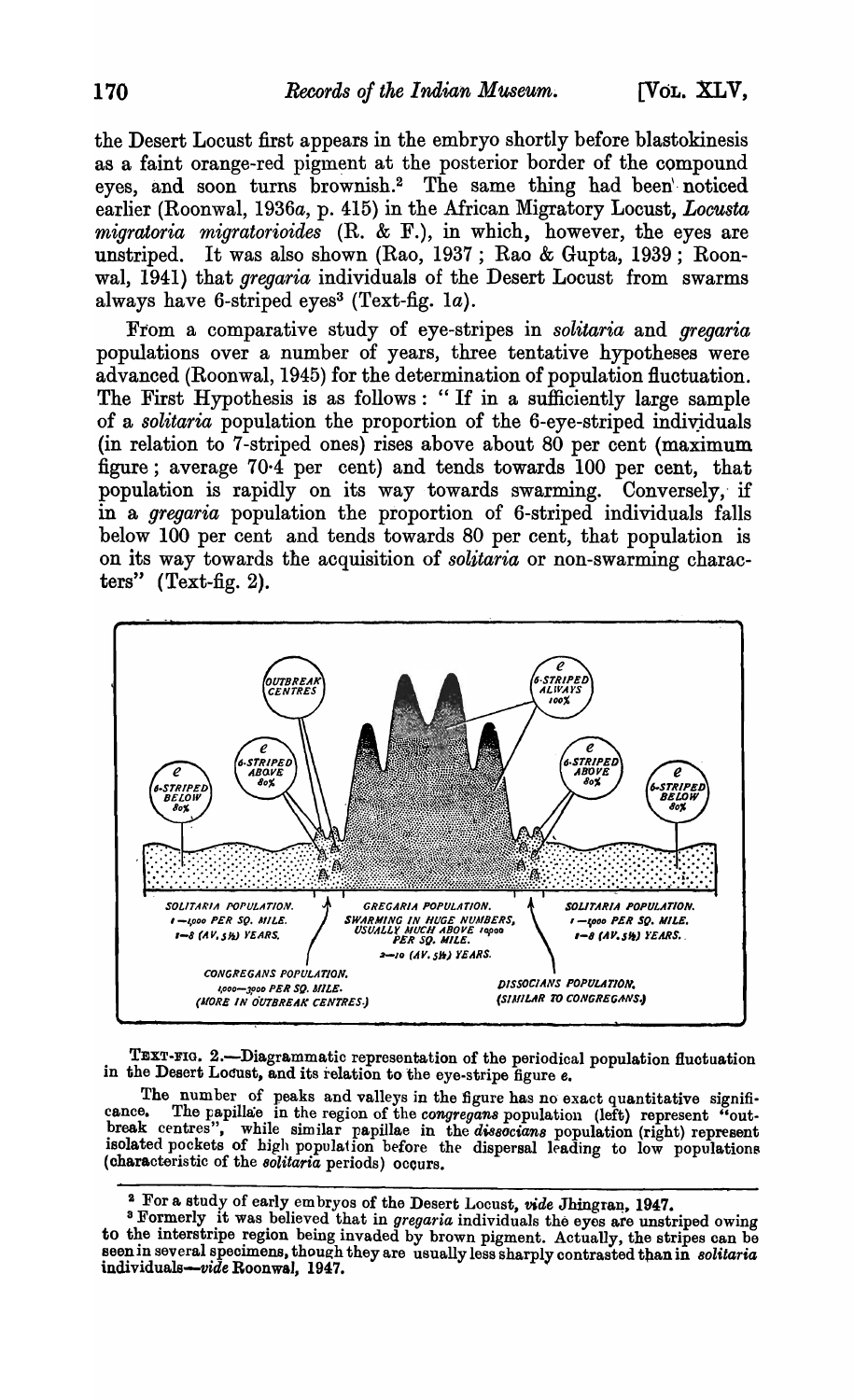In the present account a more detailed analysis has been attemped of the available data in terms of the First Hypothesis. The analysis supports the essential points of that hypothesis, and further shows that the eye-stripes provide an excellent "indicator" for the study of population dynamics. Two new theoretical conceptions-one that of the  $E/F$  shift figure q, and the other of the eye-stripe figure  $e$  -are put forward; these are likely to be of considerable help in the study of populations. Finally, the practical importance of the eye-stripe" population indicator" in anti-locust work is explained.

I am greatly obliged to Dr. B. N. Chopra for helpful criticism of this paper, and to Dr. B: S. Chauhan for assistance in correcting the proofs.

Two NEW CONCEPTIONS: *ElF* SHIFT FIGURE 9 AND EYE-STRIPE FIGURE *e.* 

## *ElF shift figure* g.

The ratio E/F increases with increasing population density, being higher in phase *gregaria* and lower in *solitaria.* In this regard a popUlation is customarily (Rao, 1936-1942; Roonwal, *1947b;* and others) grouped into three categories, namely, *solitaria* (S), *transiens* (T) and  *(G), with the following limits :-*

 $S: E/F 2.05$  and below to about 1.85.

 $T: E/F 2.06-2.15.$ 

G : *ElF* 2·16 and above to about 2·43.

The number of individuals in each category gives an idea of the character of the population. Rao (1942) has used the following percentage form for expressing the population character in terms of the three classes, 8, T and G, based on EJF ratios, and also in terms of the proportion of 6- and 7- eye-striped forms :— $S:T:G$ : : (6): (7). By the side of each item is given the number or percentage of individuals in each category in the population sample, *e.g.*,  $62S : 29T : 9G : 67(6) : 33(7)$ . As, however, *transiens* is a category which it is impossible to distinguish satisfactorily, in so far as coloration and general facies are concerned  $(\textit{vide} \text{ also Part III}, \text{Roomwal}, 1947b)$ , it seems desirable to divide a population sample into two categories only, namely, *solitaria* (S<sub>1</sub>) and *gregaria*  $(G_1)$ , with the following limits:

 $S_1$ :  $E/F 2.10$  and below.

 $G_1$ :  $E/F 2.11$  and above.

Where a population is expressed in terms of S, T and G, it can be converted into  $S_1$  and  $G_1$  by dividing T equally between S and G, thus:

$$
S_1\hspace{-0.1cm}=\hspace{-0.1cm}S\hspace{-0.1cm}+\hspace{-0.1cm}\frac{T}{2}\,;\;\text{and}\;G_1\hspace{-0.1cm}=\hspace{-0.1cm}G\hspace{-0.1cm}+\hspace{-0.1cm}\frac{T}{2}
$$

The numbers in the categories  $S_1$  and  $G_1$  are then converted into percentages s and *g* respectively, of the **total** number of individuals. These percentages indicate how far the population sample is removed from either the *solitaria* or the *gregaria* end. In other words, they express the *shift* (towards *gregaria* or *solitaria*) of a population, so that they may for brevity, be called  $E/F$  shift figures  $s$  and  $g$ . Since  $s$  and  $g$  are complementary to each other  $(s=100-g)$ , it is necessary to mention only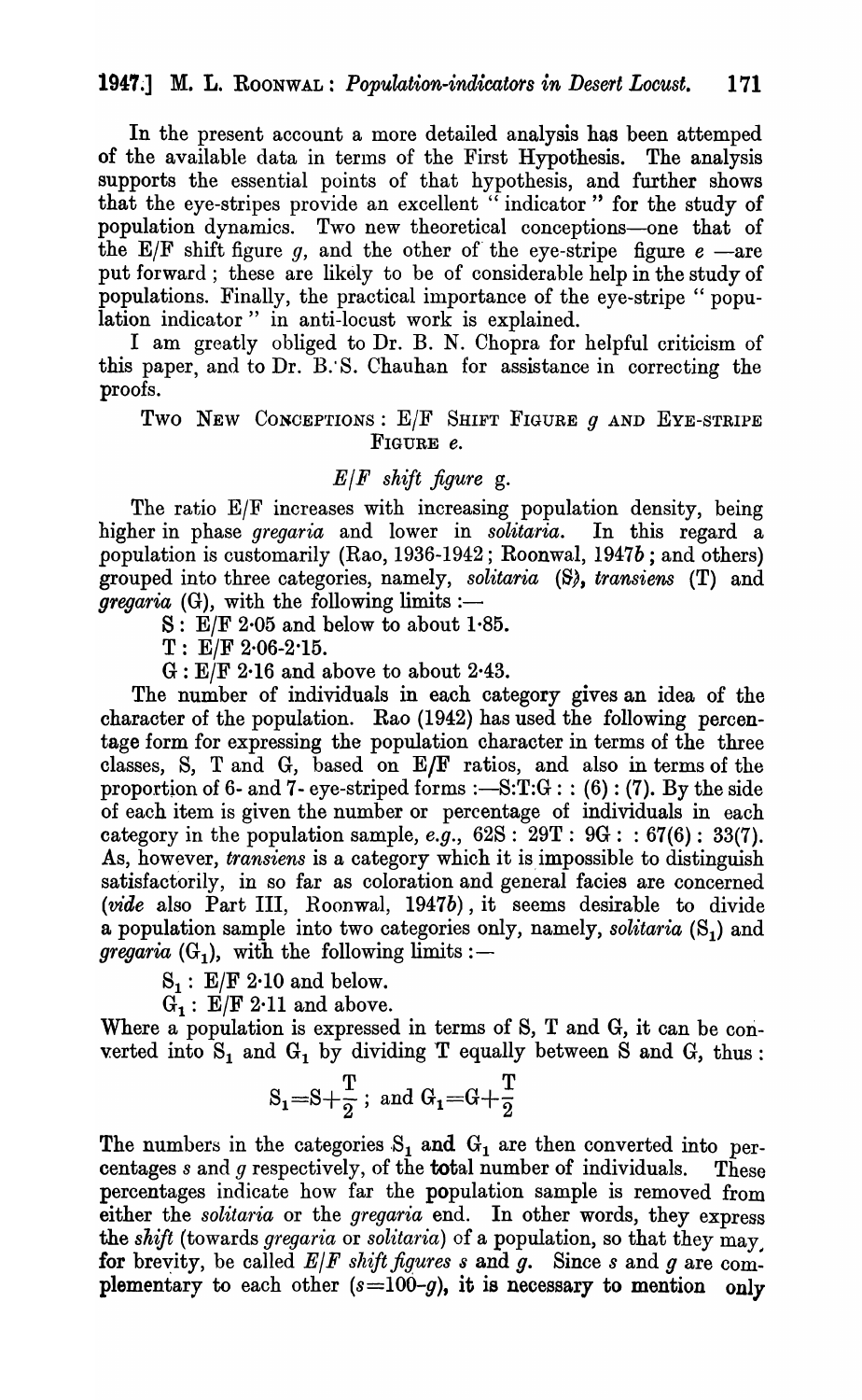**TABLE** 

*Periodical analysis of Desert Locust 'populations with regard to field observations) in solitaria periods (except the July 1935 .A.bbreviations: e,* eye-stripe figure for 6-striped *g, ElF* shift figure towards *gregaria* phase; S, *solitaria;* T, *transiens;* and

Sol., *solitaria*; and Gr., *gregaria* population, as judged by

|                                                     | Serial            |                                                  | Number of individuals |                      |                      |                      |                      |              |  |  |  |  |
|-----------------------------------------------------|-------------------|--------------------------------------------------|-----------------------|----------------------|----------------------|----------------------|----------------------|--------------|--|--|--|--|
| Dominating phase;<br>and population per<br>sq. mile | num-<br>ber<br>of | Region and period                                | Total                 | Eye-stripes          |                      | E/F                  |                      |              |  |  |  |  |
|                                                     | sample            |                                                  |                       | $\bf{6}$             | 7                    | S                    | Т                    | $\mathbf{G}$ |  |  |  |  |
|                                                     |                   | INDIA.<br>Mekran Coast.                          |                       |                      |                      |                      |                      |              |  |  |  |  |
| Sol. (100)                                          | 1                 | Jan.-Mar., 1935                                  | $\ddot{\phantom{0}}$  | $\ddot{\phantom{a}}$ | $\ddot{\phantom{1}}$ | ٠.                   | . .                  |              |  |  |  |  |
| Sol. (460)                                          | 2                 | Apr.--May, 1935                                  | $\ddot{\phantom{0}}$  | . .                  | . .                  | . .                  | . .                  |              |  |  |  |  |
| Gr. (13,000)                                        | 3                 | July 1935 (incursion)                            | . .                   | . .                  | . .                  | $\ddot{\phantom{0}}$ | $\ddot{\phantom{0}}$ |              |  |  |  |  |
|                                                     |                   | Sind-Rajputana.                                  |                       |                      |                      |                      |                      |              |  |  |  |  |
| Gr. (40,000)                                        | 4                 | July 1935 (incursion)                            | $\ddot{\phantom{0}}$  |                      |                      | . .                  |                      |              |  |  |  |  |
| Sol. (Low)+                                         | 5                 | Oct.-Nov.,<br>1935<br>(new<br>brood).            | ٠.                    |                      |                      | ٠.                   |                      |              |  |  |  |  |
|                                                     |                   | Lasbela.                                         |                       |                      |                      |                      |                      |              |  |  |  |  |
| Sol. (720)                                          | 6                 | Dec. 1935                                        | . .                   |                      |                      | ٠.                   |                      |              |  |  |  |  |
|                                                     |                   | INDIA.                                           |                       |                      |                      |                      |                      |              |  |  |  |  |
|                                                     |                   | S. Mekran.                                       |                       |                      |                      |                      |                      |              |  |  |  |  |
| Sol. (120)                                          | 7                 | Mar. 1936                                        | 58                    | 21                   | 37                   | 33                   | 22                   | 3            |  |  |  |  |
| Sol. (30)                                           | 8                 | Apr. 1936                                        | 14                    | 4                    | 10                   | 7                    | 7                    | 0            |  |  |  |  |
| Sol. (550)                                          | g                 | <b>May 1936</b>                                  | 61                    | 43                   | 18                   | 28                   | 30                   | 3            |  |  |  |  |
| Sol. (660)                                          | 10                | <b>June 1936</b>                                 | 96                    | 59                   | 37                   | 51                   | 39                   | 6            |  |  |  |  |
| Sol. (480)                                          | 11                | <b>July 1936</b>                                 | 27                    | 18                   | 9                    | 11                   | 16                   | 0            |  |  |  |  |
| Sol. (190)                                          | 12                | Aug.-Sept., 1936                                 | 30                    | 22                   | 8                    | 13                   | 15                   | $\bf{2}$     |  |  |  |  |
| Gr. (Swarms)                                        | 13                | Indo-Iranian region.<br>$(1889-91; and 1930-31)$ | 41                    | 41                   | $\bf{0}$             | 1                    | 4                    | 36           |  |  |  |  |
|                                                     |                   | N. AFRICA.                                       |                       |                      |                      |                      |                      |              |  |  |  |  |
|                                                     |                   | Central Sahara.                                  |                       |                      |                      |                      |                      |              |  |  |  |  |
|                                                     |                   | (Periods not stated.)                            |                       |                      |                      |                      |                      |              |  |  |  |  |
| Sol. (Probably low).                                | 14                | In Salah (Tidikelt)                              | 70                    | 24                   | 46                   | $\ddot{\phantom{0}}$ |                      |              |  |  |  |  |
| Sol. (Probably low).                                | 15                | Reggan (Touat).                                  | 82                    | 28                   | 64                   | ٠.                   |                      |              |  |  |  |  |

 $\rightarrow$  † The new brood population figures for October-November 1935 in the Sind-Rajputana desert area outside, as indicated by sudden increases; and (ii) by its rapidly declining density from October onward. mile) in October, but rapidly declined in November to barely a few hundred per square mile; in some in the succeeding one or two months. The population in question must, therefore, be considered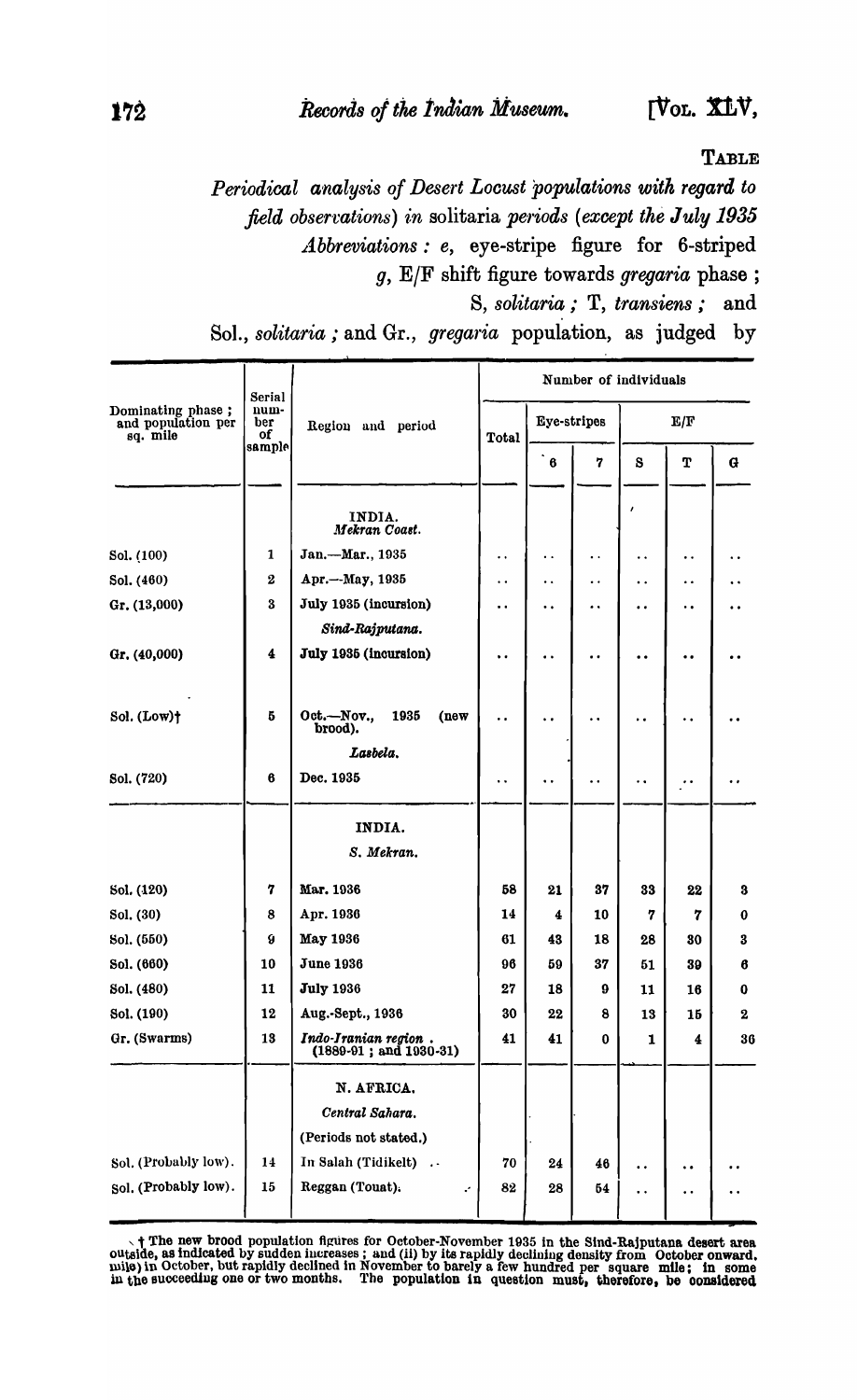1.

eye-stripes and phase (as *judged from E|F, together with actual incursion of* gregaria *forms in India).* 

individuals;  $e_1$ , same for 7-striped individuals.

*s,* same towards *solitaria* phase.

G, *gregaria* range of *ElF.* 

actual field observations as well as on other criteria.

| % of individuals |              | $E/F$ shift<br>figure |                         |                |                      |                      |                                                                     |
|------------------|--------------|-----------------------|-------------------------|----------------|----------------------|----------------------|---------------------------------------------------------------------|
|                  | Eye-stripes  |                       | $\mathbf{E}/\mathbf{F}$ |                |                      |                      | Source                                                              |
| $\bf 6$<br>(e)   | 7<br>$(e_1)$ | $\bf S$               | ${\bf T}$               | $\mathbf G$    | 8                    | $\boldsymbol{g}$     |                                                                     |
|                  |              |                       |                         |                |                      |                      |                                                                     |
| 34               | 66           | 76                    | 28                      | $\mathbf{1}$   | 87.5                 | $12\!\cdot\!5$       |                                                                     |
| 67               | 33           | 62                    | 29                      | $\pmb{9}$      | $76·5$               | $23\!\cdot\!5$       |                                                                     |
| 88               | 12           | 24                    | 35                      | 41             | 41.5                 | $58-5$               |                                                                     |
|                  |              |                       |                         |                |                      |                      |                                                                     |
| 92               | 8            | 28                    | 43                      | 29             | $49.5$               | $50·5$               | Rao, 1936a, 1937, calculated by me.)<br>1942. (E/F shift<br>figures |
| 29               | 71           | 69                    | 30                      | $\mathbf{1}$   | 84.0                 | 16·0                 |                                                                     |
| 64               | 36           | 59                    | 41                      | $\pmb{0}$      | 79.5                 | $20-5$               |                                                                     |
|                  |              |                       |                         |                |                      |                      |                                                                     |
|                  |              |                       |                         |                |                      |                      |                                                                     |
| 36               | 64           | ${\bf 57}$            | 38                      | $\mathbf{5}$   | 76                   | 24                   |                                                                     |
| 29               | 71           | 50                    | 50                      | $\pmb{0}$      | 75                   | 25                   |                                                                     |
| ${\bf 70}$       | 30           | 46                    | 49                      | $\bf 5$        | $70-5$               | 29.5                 | Original.                                                           |
| 62               | 38           | 53                    | 41                      | $\bf 6$        | $73\!\cdot\!5$       | 26.5                 |                                                                     |
| 67               | 33           | 41                    | 59                      | $\bf{0}$       | $70-5$               | 29.5                 |                                                                     |
| 73               | 27           | 43                    | 50                      | $\overline{7}$ | 68                   | $\bf{32}$            |                                                                     |
| 100              | $\mathbf 0$  | $\bf 2$               | 10                      | 88             | $\bf 7$              | $\bf 93$             |                                                                     |
|                  |              |                       |                         |                |                      |                      |                                                                     |
|                  |              |                       |                         |                |                      |                      |                                                                     |
|                  |              |                       |                         |                |                      |                      |                                                                     |
|                  |              |                       |                         |                |                      |                      |                                                                     |
| 34               | 66           |                       | Phase solitaria.        |                | $\ddot{\phantom{1}}$ | $\ddot{\phantom{0}}$ |                                                                     |
| $\bf 34$         | 66           |                       | Phase solitaria.        |                | . .                  |                      | Volkonsky, 1938.                                                    |
|                  |              |                       |                         |                |                      |                      |                                                                     |

are complicated by two factors: (i) By probable immigration from Thus, the population was rather high (several thousands per square places hardly any locust was found in the last week of November and essentially of a low density, a conclusion borne out by the low *q* and *e*.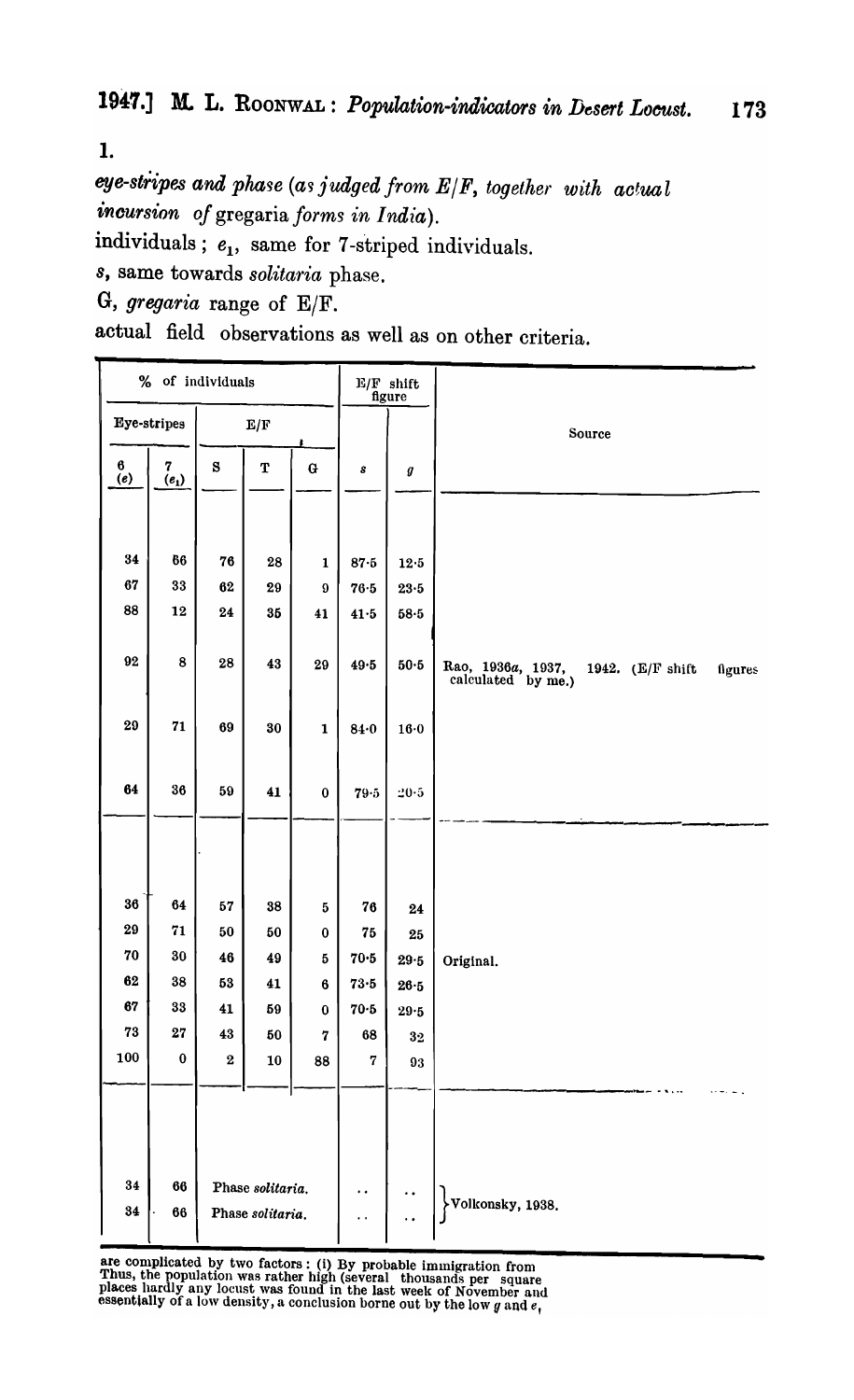[VOL. XLV,

one of them for a population sample—the adoption of  $g$  (shift towards *regaria*) is proposed. Theoretically, in a wholly *gregaria* population (swarms),  $g=100$  and  $s=0$ ; while in a wholly solitaria population (middle of non-swarming period),  $g=0$ , and  $s=100$ . In actual practice, these ideal conditions are not met with. Thus, in a small sample of Desert Locust population from actual swarms in the Indo-Iranian region, the figures were: g 93, s 7. Similarly, in a typical solitaria period, as for example in Southern Baluchistan in January-March 1935 and during 1936, the figures for the population sample with the lowest  $g$  were:  $q$  12.5,  $s$  87.5.

The already mentioned criticism made by Kennedy (1939) is here But it is of great theoretical interest to know that even in relevant. the " peak " or middle years of each swarming or non-swarming period, a certain small percentage of individuals belong to the phase-group which is characteristic of the other period.

It may be tentatively assumed that the dividing line between solitaria and gregaria populations is at  $g=50$ . Actually, perhaps, this figure may prove to be a little too high, but it may be adopted until more data are available.



TEXT-FIG. 3. - Graph showing the correlation between the E/F shift figure g and the eye-stripe figure e in several population samples (Table 2) of the Desert Locust,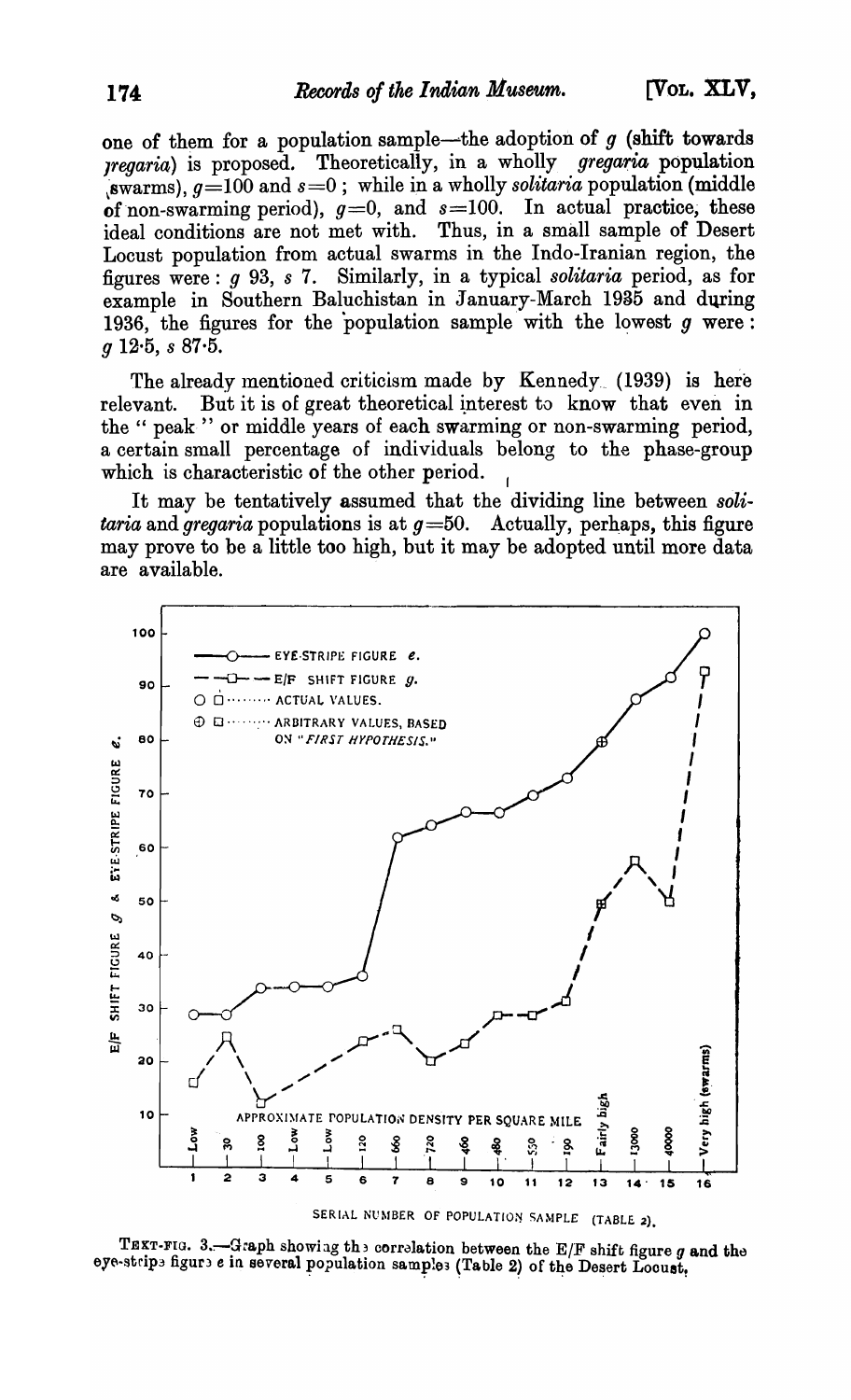### *Eye-stripe figure* e.

Since only 6- and 7-eye-striped individuals concern us in any sample of Desert Locust population (the  $5-$  and  $8$ -striped individuals occurring. far too rarely to be of much practical importance), it is convenientto reduce the number in each category to percentages. The term *eyestripe figure* may be used for these percentages-abbreviated to *e* for 6-striped and  $e_1$  for 7-striped forms. Since in a population sample,  $\epsilon$ and  $e_1$  are complementary  $(e=100-e_1)$ , it is necessary to mention only one of them-the adoption of *e* is proposed. In a typical *gregaria*  population (swarms),  $e$  always equals  $100$ , and  $e_1$  equals  $0$ . In typical *solitaria* populations, as for example those mentioned above under *g,*  the minimum value reached by *e* is about 29.

Thus, if a population sample is expressed as :  $q$  23.5,  $e$  67, we will know that in this sample 23.5 per cent. individuals have *gregaria* E/F ratios, and the remainder *solitaria* ; further, 67 per cent. individuals have 6 eye-stripes, and the remainder 7 stripes. The use of the simplified conceptions *9* and *e* for the Desert Locust will become evident from what· follows. They are also likely to prove helpful in the study of those of the other species which, like the Desert Locust, have striped eyes.

#### ROLE OF "POPULATION INDICATORS": CORRELATION BETWEEN *e* and *q*.

In 1935 in Western India the June *solitaria* population of about 500 adults per sq. mile suddenly rose, in middle July and August, to about 20,000, and in some places even up to 40,000 (Rao, 1936). This was due to an incursion from the west (Iran or Arabia) of gregaria-like individuals and it looked as if a new swarming period was on. The incursion, however, fizzled out, and by December the population was again about  $300$  per sq. mile. In this change, the E/F was found to be a sensitive guide to the population-character (density), the immigrating individualsin July having mostly high or *gregaria* ratios, while the *solitaria* popula<sub>1</sub>. tion preceding and following (next generation) the immigration having low or *solitaria* ratios (Rao, 1936). As will be shown below, in this change in population character, the eye-stripe figure *e* is correlated with the  $E/F$  or shift figure g, and is, like the latter, an excellent indicator of the population dynamics.

In Table 1 are given the published  $E/F$  shift-figure g and eye-stripe figure  $e$  from the data of Volkonsky (1938) and Rao (1942), together with my own figures for *solitaria* populations in S. Mekran (Baluchistan) in 1936 and of a *gregaria* population from the Indo-Iranian swarms of older cycles. In the case of Rao's data, S, T and G were given, from these I have calculated the  $E/F$  shift figures s and q by the method already described. With the exception of Sample Nos. 3 and 4 which. refer to the July 1935 incursion of *gregaria* individuals *(vide supra)*, and No. 13 which refers to true swarms, all the other samples are from typical solitaria populations, known to be so from actual field experience and belonging mostly to the middle year (1936) of the last non-swarming period which lasted in India from  $1932$  to  $1939$ —the new swarming period started in 1940. In Nos. 14 and 15, no  $E/F$  ratios are given, but Volkonsky states that the populations were *solitaria*, and we may assume that *9* was below 50.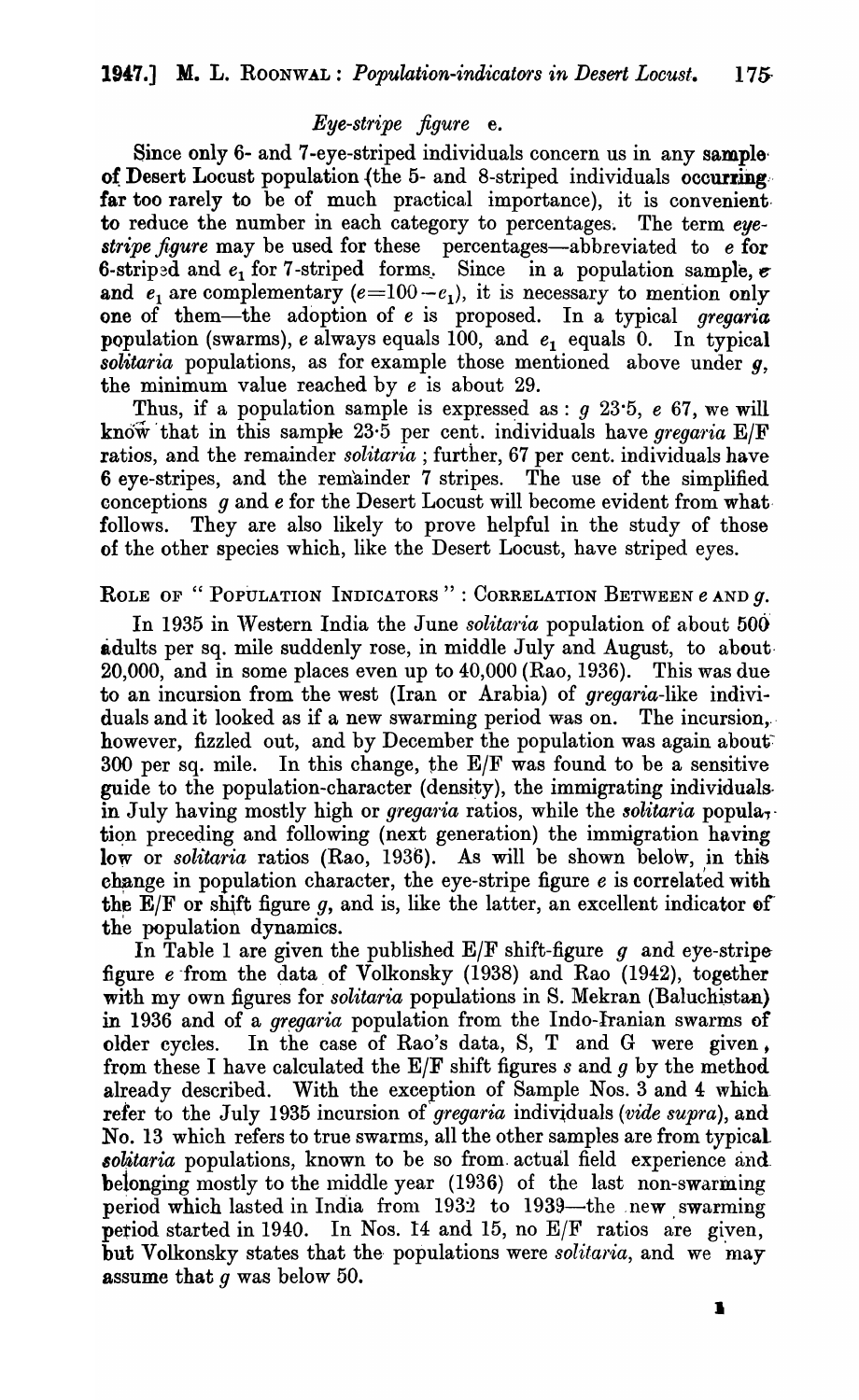Regarding  $g$ , three points will be noticed: (i) In *solitaria* populations *g* vanes from 12·5-32, *i.e.,* its value lies definitely below 50; (ii)' in the July 1935 incursion (Sample Nos. 3 and 4)  $g$  definitely rose above 50; it varied between 50·5-58·5; *(iii)* in swarms (Sample No. 13) *q* was 93, *i.e.*, close to 100. Regarding *e* also, we notice three points: *(a)* In *solitaria* populations it varies from  $29-73$ ; (b) in the July 1935 incursion it rose to  $88-92$ ; (c) in swarms it is always 100.

In Table 2 the data of Table 1 are arranged in the order of increasing  $e$ , along with the corresponding  $g$ , in order to show the correlation between  $e$  and  $g$ . From Table 2 and Text-fig. 3 it will be seen that  $g$  generally increases with *e*. Although this does not happen in every case, the general tendency is perfectly clear, and may be summarized thus: **1.** solitaria or very low population ... ... ... ... ... 29.73 **12.5.32** 

|           | 2. July 1935 incursion (population about 10,000 to 40,000 per |  |  |      |                         |
|-----------|---------------------------------------------------------------|--|--|------|-------------------------|
| sq. mile) |                                                               |  |  |      | $\cdot$ 88-92 50.5-58.5 |
|           | 3. gregaria or very high populations (swarms)                 |  |  | -100 | About 93.               |

When  $e$  is plotted as a function of  $g$  (Text-fig. 4), it is possible to discern two separate trends of correlation (lines  $A$  and  $B$ ) between  $e$ and  $q$ . In *solitaria* or low populations (lower one-third of the figure),  $q$ increases slowly in respect of  $\vec{e}$ , the line A sustaining an angle of roughly 73° with the ordinate. In the upper two-thirds of the figure, *i.e.*, as we move toward the *gregaria* belt of high population, *g* increases very steeply in respect of  $e$ , the line B sustaining an angle of only about  $26^{\circ}$ with the ordinate.



TEXT-FIG. 4.-Graph obtained when the eye-stripe figure s is plotted as a function of the  $E/F$  shift figure  $g$  in the Desert Locust.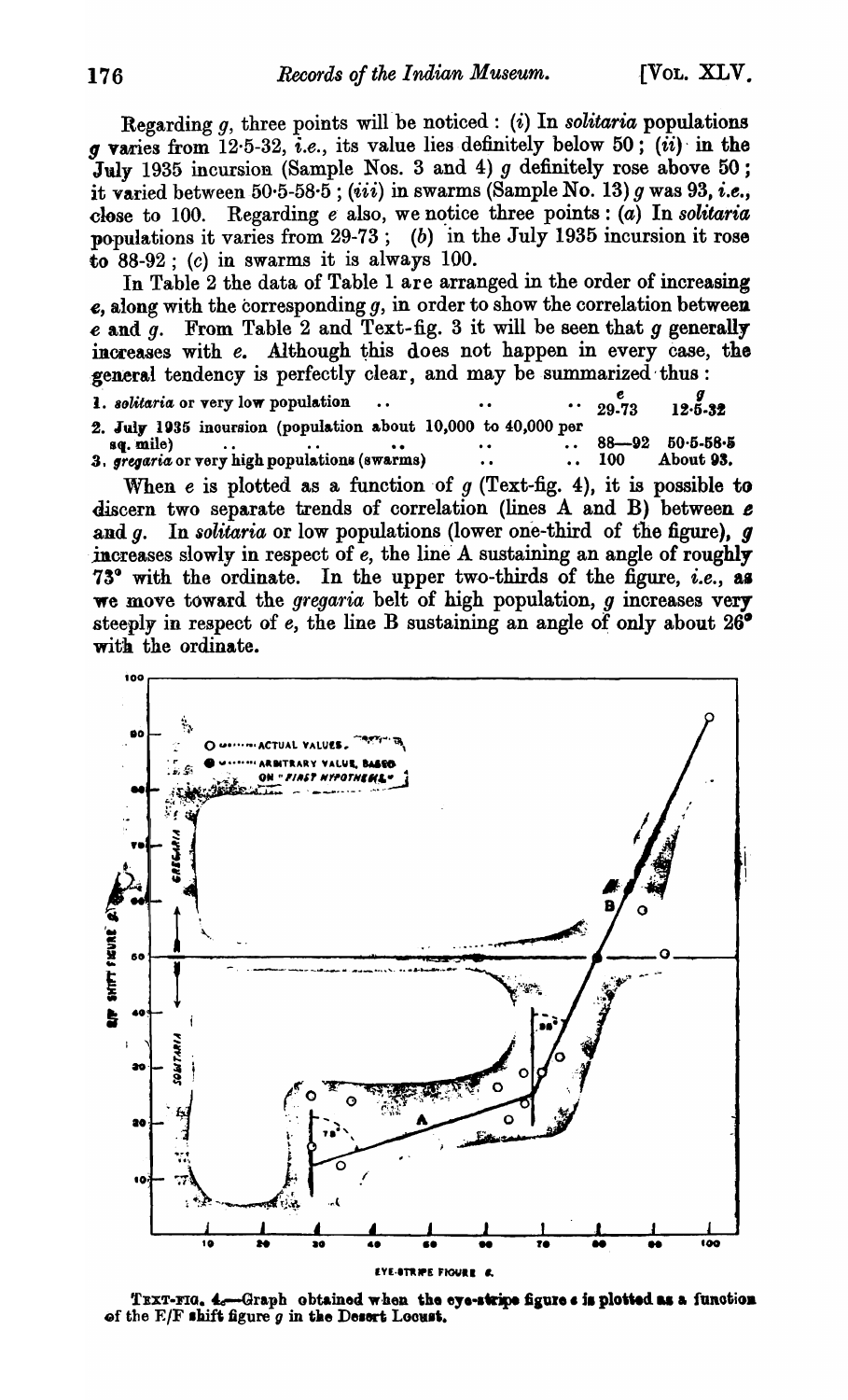| TABLE | 2. |
|-------|----|
|-------|----|

Values of  $\bullet$  and the corresponding  $g$  (from Table 1) arranged in the order of increasing  $\mathbf{e}_{\bullet}$ 

| Serial number.                              | 1   | $\bf{2}$                        | 3        | $\ddot{\bullet}$    | $\bf 5$   | 6   | $\mathbf 7$ | 8        | $\bullet$ | 10   | 11                                                 | 12  | $13*$           | 14                                                                   | 15     | 16                      |
|---------------------------------------------|-----|---------------------------------|----------|---------------------|-----------|-----|-------------|----------|-----------|------|----------------------------------------------------|-----|-----------------|----------------------------------------------------------------------|--------|-------------------------|
|                                             | 29  | 29                              | 84       | 34                  | 34        | 36  | 62          | 64       | 67        | 67   | 70                                                 | 73  | (80)            | 88                                                                   | 92     | 100                     |
|                                             | 16  | 25                              | $12 - 5$ | $\bullet$ $\bullet$ | $\bullet$ | 24  | 26.5        | $20 - 5$ | 23.5      | 29.5 | 29.5                                               | 32  | (50)            | 58.5                                                                 | $50-5$ | 93                      |
| Approximate population density per sq. mile | Low | 30                              | 100      | Low                 | Low       | 120 | 660         | 720      | 460       | 480  | 550                                                | 190 | Fairly<br>high. | 13,000                                                               | 40,000 | Very high.<br>(Swarms.) |
| General ekaracter of population             |     | Solitaria. Very low population. |          |                     |           |     |             |          |           |      | Gregaria predominating.<br>Fairly high population. |     |                 | Almost entirely<br>Very<br>gregaria.<br>high population<br>(Swarms). |        |                         |

\* Figures in this solumn are arbitrary, the  $\epsilon$  being based on the First Hypothesis (Roonwal, 1945), and  $g$  on considerations discussed in the text.

177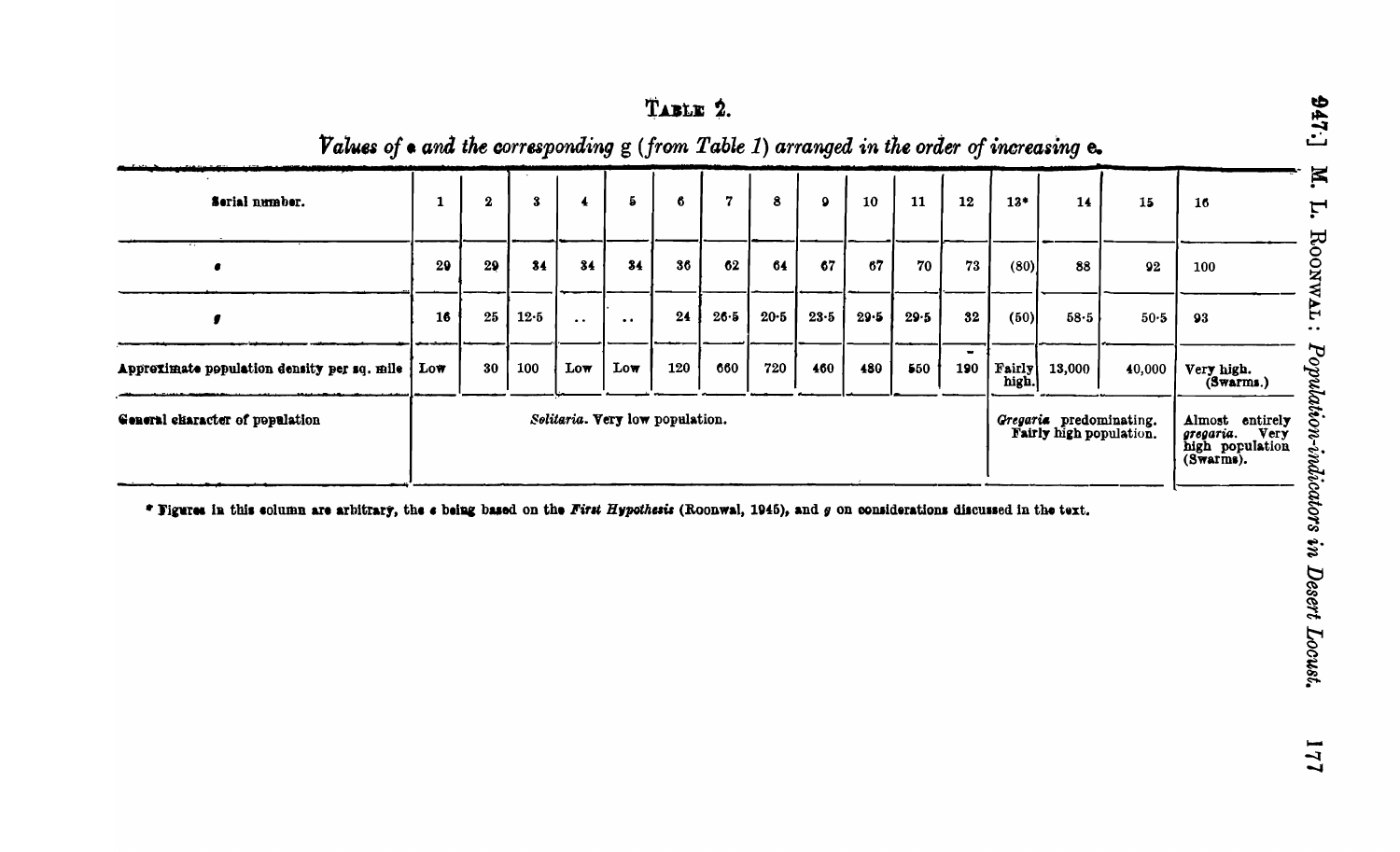The results of the detailed analysis given above substantiates my *First Hypothesis* already referred to.

# PRACTICAL UTILITY OF THE "POPULATION INDICATORS"

The problem of Desert Locust control is such that vast continental areas from India to N. Africa, mostly deserts, have to be kept under observation by means of periodical field surveys. A considerable proportion of field reporting has to be done by the non-scientific personnel, the scientific personnel doing mainly the supervisory work in the 'field and the study of all the incoming data at the Central Headquarters of a country or area. The field reports usually indicate, in addition to the information on breeding, etc., the number of locusts caught or observed in a day's survey, the distance covered and the number ot individuals taking part in the survey. From these data the density of locust population is obtained by means of certain well-tried formulae (Rao, 1936, p. 1036; 1936a, p. 3; 1942, p. 252).

If, however, the field reports were also to contain particulars about the " population indicators"  $(E/F)$  and eye-stripes), they would become considerably more useful. The determination of  $E/F$  and its shift figure  $q$  requires accurate measurements of E and F with a vernier. calliper which the non-scientific field staff may not be able to do satisfactorily. On the other hand, the number of eye-stripes can be accurately counted with ease by means of a hand-lens, and the eye-stripe figure *e* calculated. If *e* goes above 80, incipient' swarming is indicated and the Central Headquarters must be warned at once. It is, therefore, suggested that eye-stripe counts should become a routine procedure in Desert Locust surveys. Since the eye-stripes sometimes get distorted after death, it is desirable that their number should be recorded in the fresh specimen..

#### SUMMARY.

1. The role of the eye-stripes as "population indicators" in the study of the population dynamics of the Desert Locust is discussed.

2. Two new theoretical conceptions, *viz.,* that of the "E/F shift figure "  $g$  and of the " eye-stripe figure "  $e$ , are given, and their importance in the study of Desert Locust populations explained.

3. The correlation between's and  $g$  has been established by a detailed. analysis of the available data from various population samples.

4. The practical utility of the eye-stripes as  $\ddot{\cdot}$  population indicators " in the scouting work carried out by anti-locust organizations is explained. The need for the adoption of this "indicator" as a routine method of population study in Desert Locust surveys. is stressed. .

## REFERENQES.

,

### [Also see Parts I-III of this series.]

Bodenheimer, F. S. 1937. Factors controlling locust populations,

*Proc. 4th int. Locust Conf., Cairo, 1936*, Cairo, App. 9, 11 pp. Jhingran, V G. 1947. Early embryology of the Desert Locust, Schistocerca gregaria (Forskål) [Orthoptera, Acrididae]. Rec. *Indian Mus. XLV*, pp. 181-200.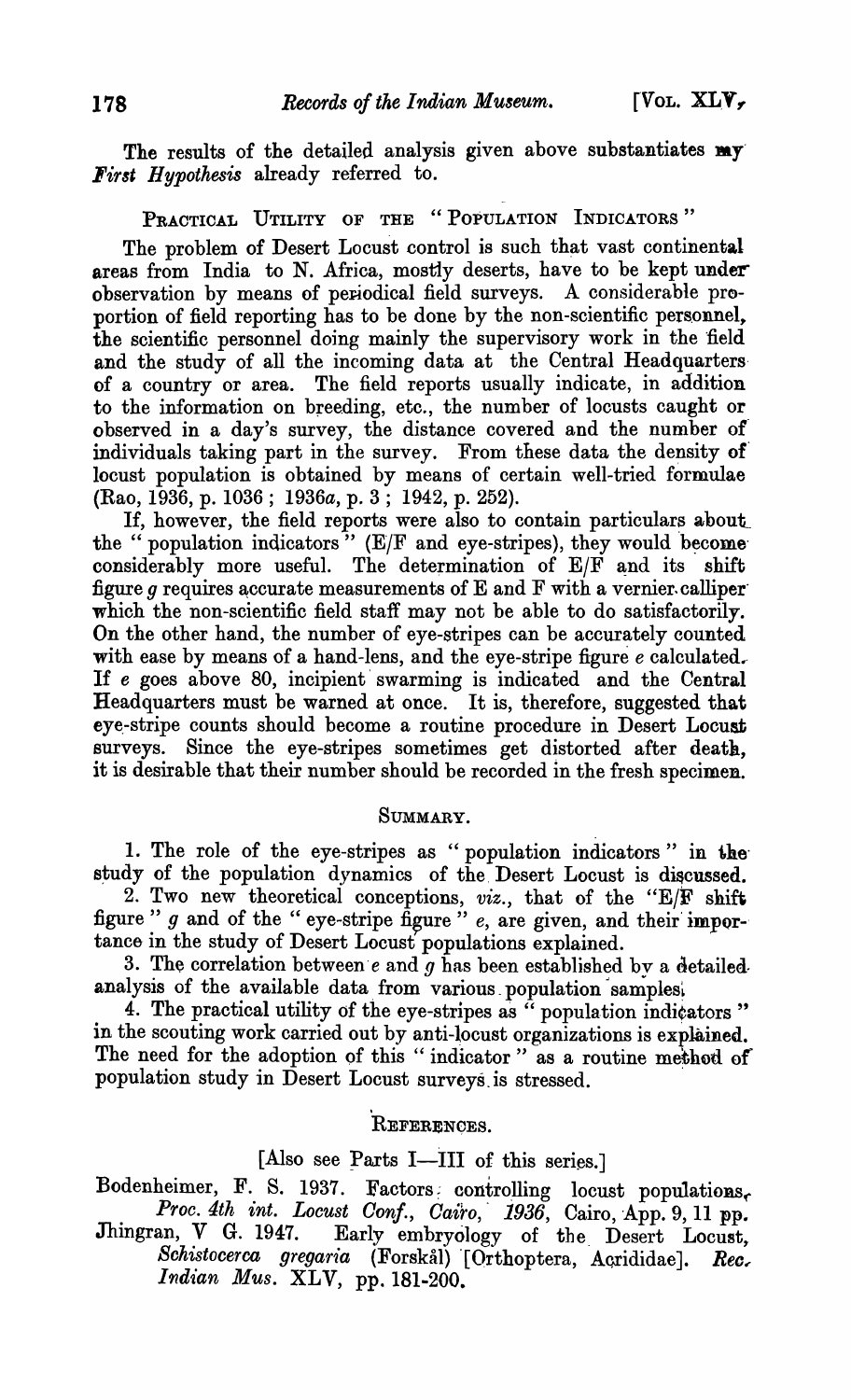- Kennedy, J. S. 1939. The behaviour of the Desert Locust *(Schistocerca gregaria* Forsk.) (Orthop.) in an outbreak centre. *Trans. roy. ent. Soc. London* LXXXIX, pp. 385-542.
- Mukerji, S. and Batra, R, N. 1938. A note on the post-embryonic development of eye-stripes and their correlation with the number of larval instars and the antennal segments in the life-cycle of *Schistocerca gregaria* Forsk. C. R. Ve Conf. int. Rech. antiacri*dienne, Bruxelles,* 1938, Brussels, pp. 410-415.
- Rao, Y. R. 1936. The locust incursion of 1935 in North-West India -its significance in the study of locust problem. *Indian* J. *agric. Sci.* VI, pp. 1031-1053.
	- *--1936a.* A *Repcrt of the Work done by the Research Staff under*  the Locust Research Entomologist to the Imperial Council of *Agricultural Research at Karachi during the year* 1935. 103 pp. New Delhi.
- ----- 1937 Ditto. *Report for 1936*. 161 pp. Simla.
	- -1938. A preliminary note on a study of locust infestations. in North-West India since 1863 in relation to sunspot cycles. *C. R. Ve Conf. int. Res. antiacridienne, Bruxelles, 1938, Brussels,* pp. 252-257.
- 1941. Some observations on the periodicity of locust invasions in India. *Proc. 28th Indian Sci. Congr.*, Part II, *Presid. Address, Sec. Entom.,* pp. 211-237.
- ----------- 1942. Some results of studies on the Desert Locust *(Schis-tocerca gregaria*, Forsk.) in India. *Bull. ent. Res.* XXXIII,  $bccerca~gregaria, Forsk.)$  in India. pp. 241~265.
	- $-1945$ . The areas of origin of locust flights in different parts of India with reference to the question of their control. Current of India with reference to the question of their control. *Sci.* XIV, pp. 31-33.
- Rao, Y R. and Gupta, R. L. 1939. Some notes on eye-stripes in Acrididae. *Indian J. agric. Sci.* IX, pp. 727-729.
- Roonwal, M. L. 1936. On the existence of two different types of striped eyes among solitary type specimens of the Desert Locust, *Schistocerca g'fega1ria* Forsk. *Current Sci.* V, p. 24.
- 1936a. Studies on the embryology of the African Migratory<br>
cocust. *Locusta migratoria migratorioides* R. & F.—I. The Locust, *Locusta migratoria migratorioides* R. & F.-I. early development, with a new theory of multi-phased gastrulation among insects. *Philos. Trans. roy. Soc. London* (B) CCXXVI, pp. 391-421.
- -1937 [Development of eye-stripes in the Desert Locust.] In Y. R. Rao's *Report for* 1936 *(vide supra),* pp. 25-26; and 150- 151.
- 1941. Sex ratios and eye-stripes in a swarm of the Desert Locust. *Indian J. Ent.* III, pp. 340-341.
	- -1945. New hypotheses for the prediction of the swarming the Desert Locust. *Bull. ent: Res.* XXXV, pp. 391-393.